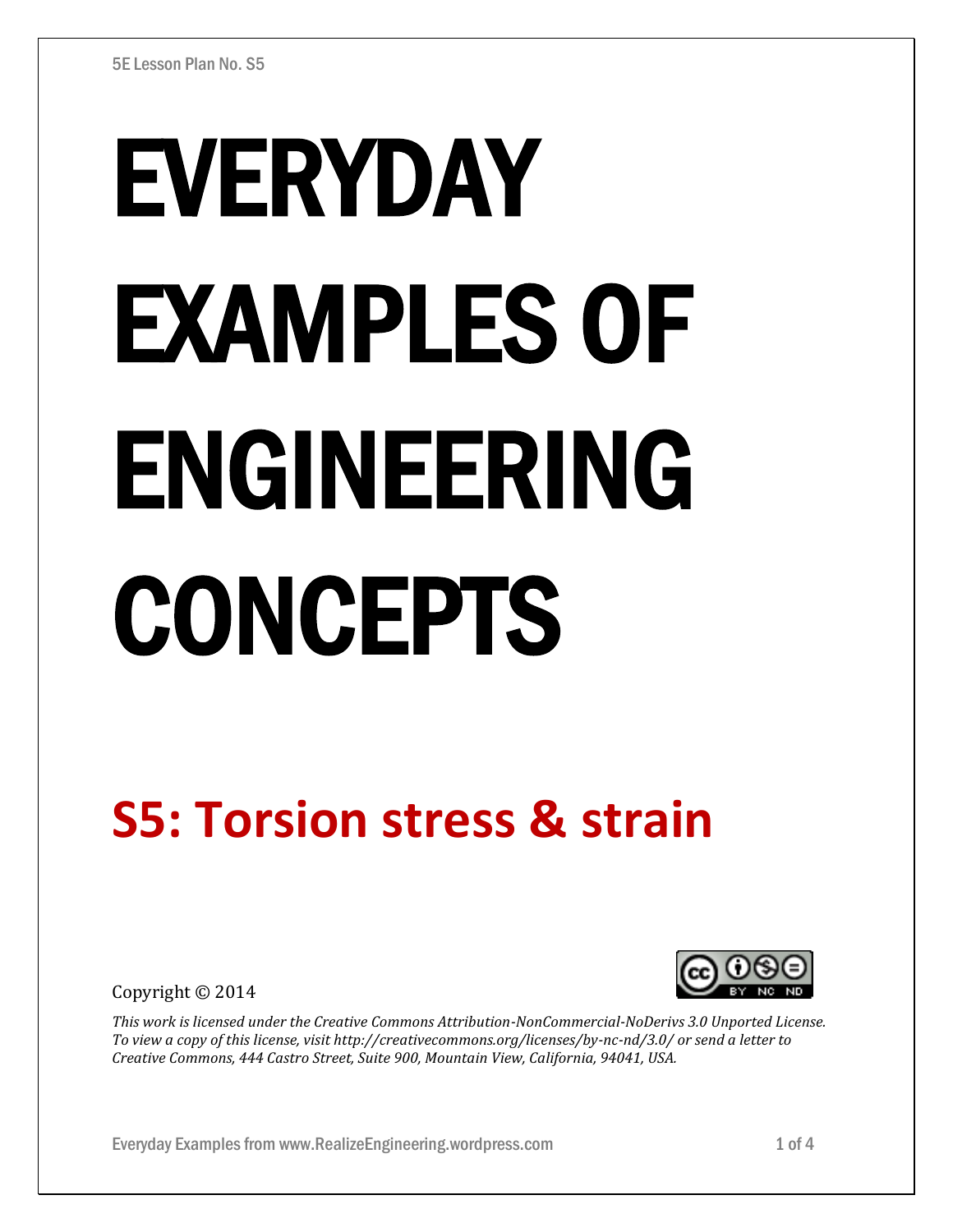*This is an extract from 'Real Life Examples in Mechanics of Solids: Lesson plans and solutions' edited by Eann A. Patterson, first published in 2006 (ISBN:978-0-615-20394-2) which can be obtained on-line at www.engineeringexamples.org and contains suggested exemplars within lesson plans for Sophomore Solids Courses. Prepared as part of the NSF-supported project (#0431756) entitled: "Enhancing Diversity in the Undergraduate Mechanical Engineering Population through Curriculum Change".* 

#### **INTRODUCTION**

#### (from *'Real Life Examples in Mechanics of Solids: Lesson plans and solutions'*)

These notes are designed to enhance the teaching of a sophomore course in mechanics of solids, increase the accessibility of the principles and raise the appeal of the subject to students from a diverse background<sup>1</sup>. The notes have been prepared as skeletal lesson plans using the principle of the 5Es: Engage, Explore, Explain, Elaborate and Evaluate. These are not original and were developed by the Biological Sciences Curriculum Study<sup>2</sup> in the 1980s from work by Atkin and Karplus<sup>3</sup> in 1962. Today they are considered to form part of the constructivist learning theory and a number of websites provide easy to follow explanations of them<sup>4</sup>.

These notes are intended to be used by instructors and are written in a style that addresses the instructor, however this is not intended to exclude students who should find the notes and examples interesting, stimulating and hopefully illuminating, particularly when their instructor is not utilizing them. In the interest of brevity and clarity of presentation, standard derivations and definitions are not included since these are readily available in textbooks which these notes are not intended to replace but rather to supplement. Similarly, it is anticipated that these lessons plans can be used to generate lectures/lessons that supplement those covering the fundamentals of each topic.

#### **Acknowledgements**

Many of these examples have arisen through lively discussion in the consortium supported by the NSF grant (#0431756) on "Enhancing Diversity in the Undergraduate Mechanical Engineering Population through Curriculum Change" and the input of these colleagues is cheerfully acknowledged as is the support of NSF. The influence of the editor's mentors and peers at the University of Sheffield is substantial and is gratefully acknowledged since many of the ideas for these examples originate from tutorial questions developed and used in the Department of Mechanical Engineering in Sheffield over many years.

#### Eann A. Patterson

 $\overline{a}$ 

*A.A. Griffith Chair of Structural Materials and Mechanics School of Engineering, University of Liverpool, Liverpool, UK & Royal Society Wolfson Research Merit Award Recipient*

#### Everyday Examples from www.RealizeEngineering.wordpress.com 2 of 4

<sup>1</sup> Patterson, E.A., Campbell, P.B., Busch-Vishniac, I., Guillaume, D.W., 2011, The effect of context on student engagement in engineering, *European J. Engng Education*, 36(3):211-224.

<sup>&</sup>lt;sup>2</sup> http://www.bscs.org/library/BSCS\_5E\_Instructional\_Approach\_July\_06.pdf

<sup>3</sup> Atkin, J. M. and Karplus, R. (1962). Discovery of invention? *Science Teacher* 29(5): 45.

<sup>4</sup> e.g. http://www.science.org.au/primaryconnections/constructivist.htm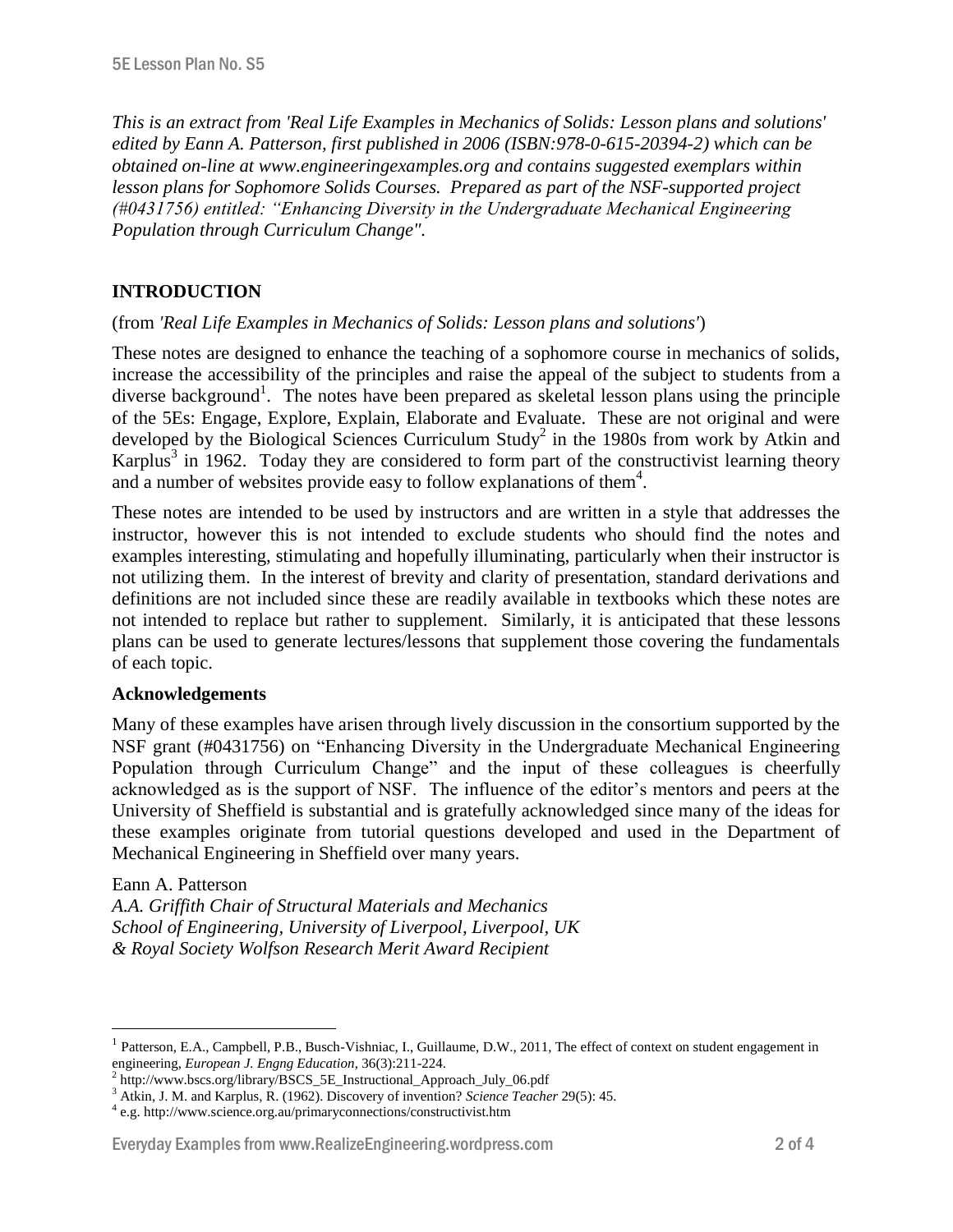### **TORSION**

#### 5. Principle: **Torsional stress and strain**

#### **Engage:**

Enjoy a drink the evening before class, providing it has a screw top (similar to those on individual bottles airlines give you on international flights) and take the empty bottle and its top into class. Some nonalcoholic drinks have the Stelvin closure (opposite) and would allow you to offer drinks to the whole class! Other screw tops would work but the aluminum top is the simplest for analysis. Discuss the stress and strain system produced just before you break the seal when opening the bottle.



#### **Explore:**

Discuss the forces induced when opening a bottle and how the torque is transmitted from one hand to the other along the bottle as shear stress. Discuss the mode of failure in the closure. Noting that aluminum is a ductile material and thus weaker in shear than tension, thus ensuring closure remains sealed until twisted.

#### **Explain:**

Work through the example below:

Ultimate strength in shear for aluminum alloy is  $240MN/m<sup>2</sup>$ . So, to release the cap we need to achieve this stress level in the closure.

Shear stress due to torsion, *J*  $\tau = \frac{Tr}{\sqrt{2}}$ 

where  $T$  is applied torque,  $r$  is the radius at which the shear stress occurs and  $J$  is the second polar moment of area, " $J = \pi R^4/2$ " and for a thin-walled tube is approximated by  $J = 2\pi R^3 t$ , where *R* is wall radius and *t* the wall thickness. Thus the torque required to open the bottle when  $R = 1.2$ cm and  $t = 0.1$ mm:

$$
T = 2\pi R^2 t \tau = 2\pi \times 0.012^2 \times 0.0001 \times (240 \times 10^6) = 22 \text{ Nm}
$$

This is about three times the average hand-grip torque strength of an adult<sup>5</sup>. Perforations imply that the load bearing area is reduced by about a quarter thus reducing the torque required to  $=22/4=5.5$ Nm.

<sup>&</sup>lt;sup>5</sup> Imrhan, S.N., Farahmand, K., 'Male torque strength in simulated oil rig tasks: the effects of grease-smeared gloves and handle length, diameter and orientation, Applied Ergonomics, 30(1999)455-462.